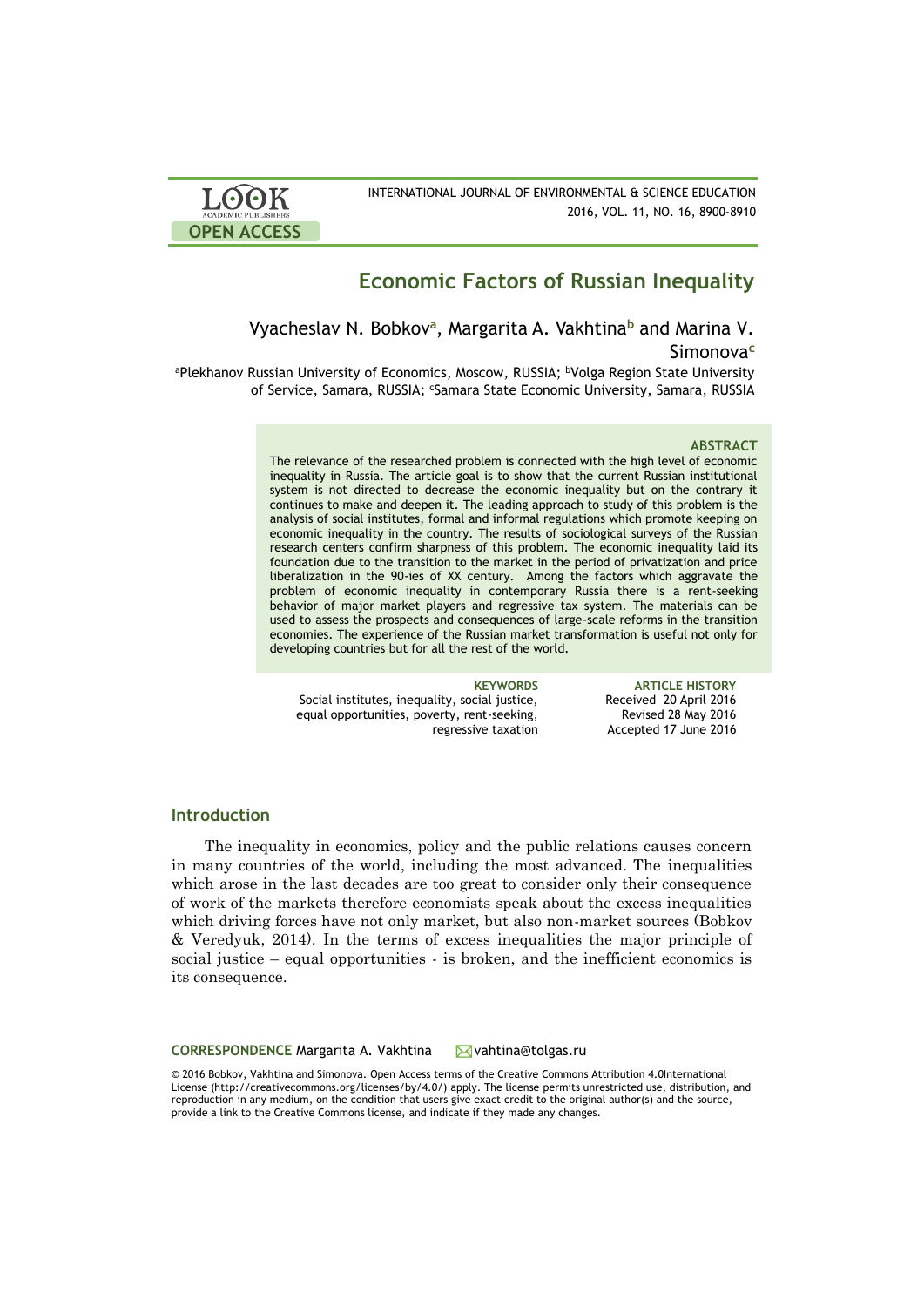The scientists all around the world are not indifferent to the problem of inequality and disability. Russian economic thought is no exception, however, is characterized in that in the Soviet period it was believed that the problem of inequality in the country is solved. Proclaimed position that "developed socialism" is not compatible with the inequality and state ownership allows the excess to produce public goods that provide equal opportunities for all. This article does not aim to compare the Russian administrative system and the Russian market economy by the level of inequality. Of course, in Soviet Russia there was more equality, and many Russians still feel nostalgic about the social atmosphere.

It is well-known that in pre-revolutionary Russia, the problem of inequality was very strong, so the Russian economist such as M.I. Tugan-Baranovsky (1996), S.N. Bulgakov (1990), and the philosopher N.A. Berdyaev (1990) and the other scientists made the research on the inequality impact on the economy, democracy and social life. After the fall of the Soviet administrative system and the economy restructuring the inequality in Russia quickly began to gain momentum. The society is polarized, decreased the level of trust between people and institutions, primarily of the state status. Such Russian scientists as L.I. Abalkin (2005), O.T. Bogomolov (2007), were the first who updated the research on the problem, proposed the systemic measures to reduce inequality and to create equal rights of market access. The most consistent and vivid supporter of restoration of social justice in contemporary Russia is an economist S.Y. Glazyev (2007).

The development of the world economic thought about the questions of the inequality impact on the economy, politics and the legal sphere is important for Russian scientists. First, the western countries have considerable experience of the market economy, they realized all the positives and the failures of the market, therefore, empirical and theoretical studies on this subject are of considerable value for the Russians. In addition, the economies of Western Europe are different from other economies, e.g. the USA or Japan. It allows to make the comparisons, to draw parallels with the Russian market, to differentiate effective and ineffective practices. Finally, it is important that the western economic thought developed in the context of democracy that contributed to the pluralism of opinions, so the scientists were able to advance their studies further than the Russian social science did. From this point of view, the Russian scientists have a lot to learn. The works of D. North (2011), J. Stiglitz (2004), P. Kozlowski (1999), J. Rawls (2010), F. Fukuyama (2004), J. Habermas (2000) and the others in recent years are especially popular.

However, it is impossible not to take into account that the Russian experience which demonstrates the evidence of blatant inequality is no less important for foreign scholars. It is not a secret that many of them showed their confidence that the transition of Russia to the market would lead to the economic growth and welfare improvement. The Russian market brought a golden fruit, but not for all, just for a minority. D. North (2011), reminiscing about his participation in the Russian reforms at the dawn of perestroika, writes that he told last on one of the leading forums where American economists told the Russian leaders how to build a market economy and said that they (the leaders) should forget all the tips, but actually to do it by their own way. In this context the advanced western scientists have something to think about: because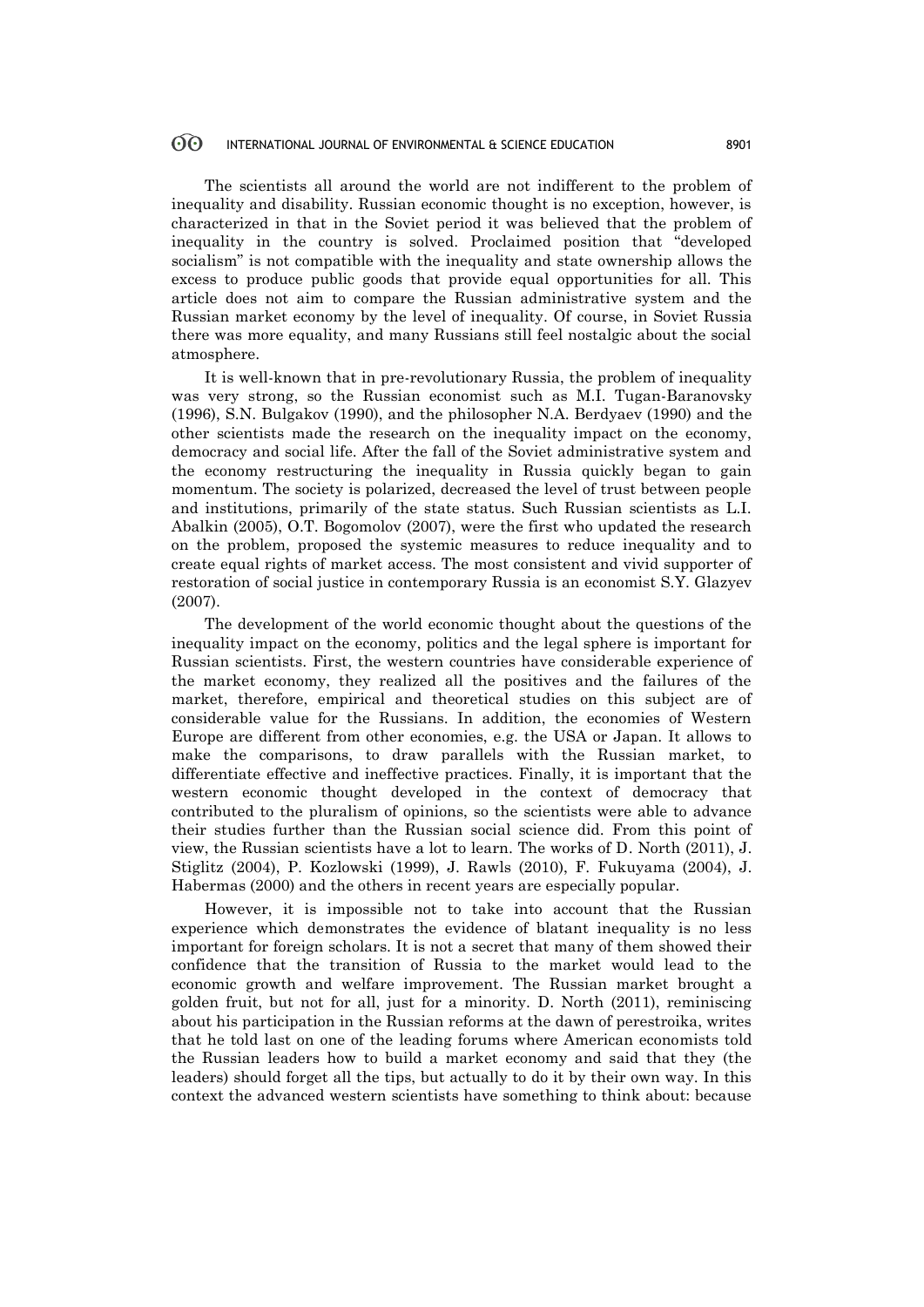the negative experience of the Russian market economy and "democracy" is a bad example for others.

# **Methodological framework**

The theoretical and empirical methods of the traditional institutional economic theory were used in the study process based on the analysis of formal and informal regulations, rules and representations which led to the growth of economic inequality in Russia. The official statistical information was collected to confirm these conclusions. The tabular methods of data interpretation were used. Using historical and evolutionary method it was able to trace the process of emergence of the roots of economic inequality, sustainability and variability of social institutions in the period of adjustment of economic relations in Russia.

Considering the factors of economic inequality the authors were not limited only to formal rules, but came from the fact that informal norms are also important, so the article is the collection and analysis of sociological research data. Since the price is unfair economy is too high, the article was not only economic, but also ethical arguments.

The studied problem belongs to a macroeconomic perspective therefore official static information of Federal State Statistics Service of Russia (Russian Statistics Committee) and the data of the all-Russian sociological researches were used. The theoretical regulations on deepening of a problem of economic inequality in Russia and the factors promoting strengthening of this negative tendency are formulated on the basis of preliminary studying of the facts in a historical retrospective.

# **Results**

Modern Russia has become a shining example of social inequality. According to data of Federal service of the state statistics (Russian Statistics Committee), by the end of 2014 11.2 percent of the population had incomes below the subsistence minimum. In 2015 the poor in Russia has increased nearly by 3 million people in comparison with the same period in 2014. This is 15.1 percent of the total number of Russian citizens. Segment of the population that receives more than one living wage but not exceeding 3 is also a significant amount – 40%. Poverty line in Russia, as well as in the majority of the countries, is the size of a living wage. Officially established minimum living wage set by the government for the second quarter of 2015 is 10017 rubles per capita. The Russian consumer basket, which establishes minimum living wage, lower than in developed countries. For comparison, in Russia it consists of 156 goods and services (EU – 25 to 650). Currently 37,3% of the minimum consumer basket is the share of food reaching a maximum for the last 4 years. For the Russian economy the minimum living wage is an important applied problem, because on the basis of the calculated benefits, the benefits generated an expense of budgets of different levels (Bobkov & Odintsova, 2014).

On the state of poverty it can be measured by the ratio of the minimum living wage and minimum salary and the basic social guarantees established in the Russian Federation: the labour old-age pension, unemployment benefit and allowance for care for a child up to the age of one and a half years, the scholarship of students at higher educational institutions. Many of these required monthly payments do not reach the legally established level of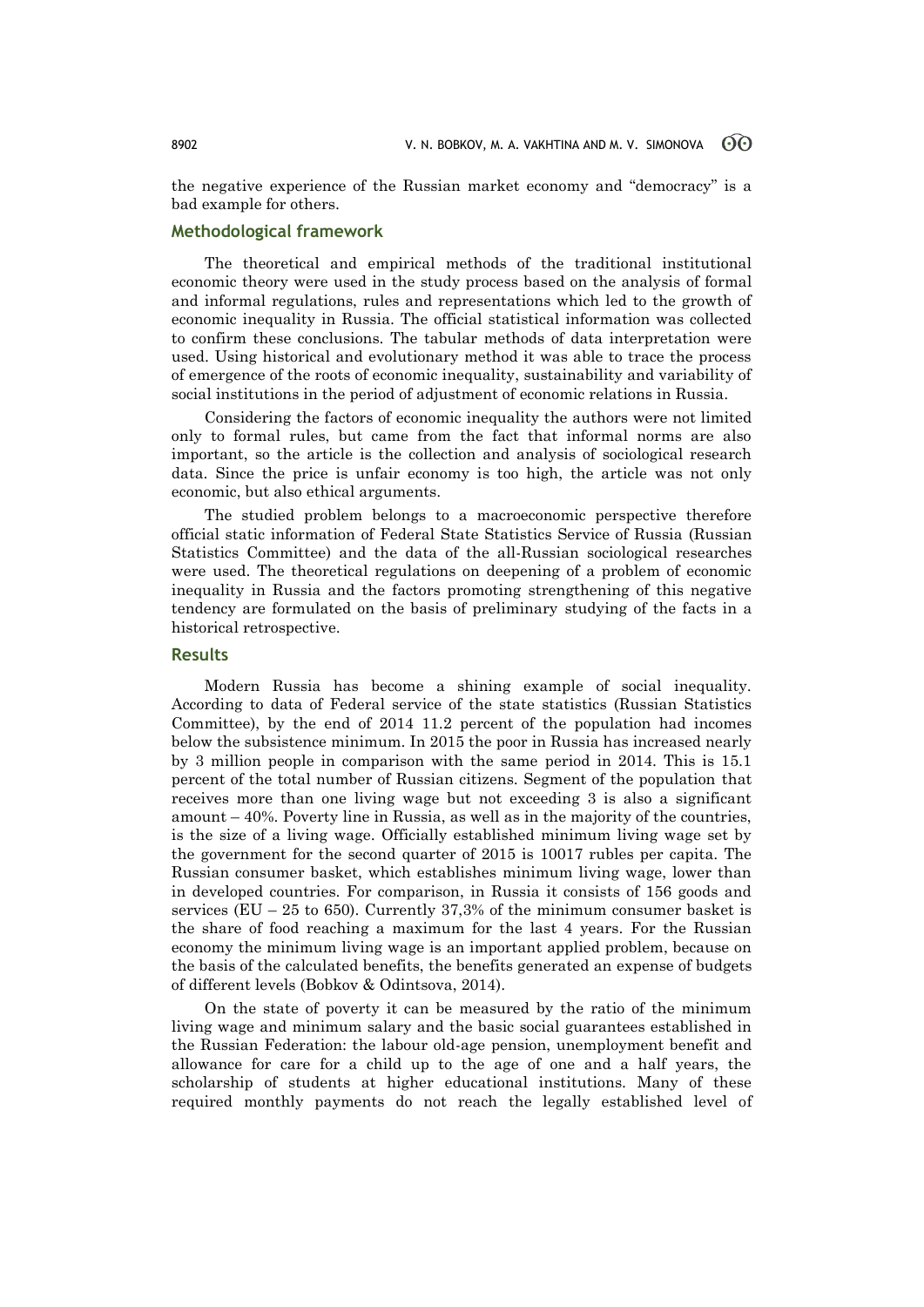minimum living wage. It relates to the minimum wage (SMIC) in a large extent, the value of which in Russia is set to standard. The minimum wage affects the amount of the allowances for temporary disability, pregnancy and childbirth, as well as other purposes of compulsory social insurance. On January 1 2015 the minimum wage per month is 5965 rubles.

Table 1 shows the ratio of the minimum living wage (the level of living wage set in the last quarter of the year is used for calculation) with some monthly income and social guarantees established in the Russian Federation by years. More detailed information in this regard is contained in another work (Berdnikov & Vakhtina, 2014).

**Table 1.** Ratio of income of the population and basic social guarantees established in the Russian Federation, the level of minimum living wage, %

| $1.45 - 1.7$                                                                                                                                             |      |      |       |       |       |
|----------------------------------------------------------------------------------------------------------------------------------------------------------|------|------|-------|-------|-------|
|                                                                                                                                                          | 2000 | 2005 | 2010  | 2014  | 2015  |
| Minimum income (wage) per month.                                                                                                                         | 10,9 | 23,9 | 73,36 | 67,45 | 63,1  |
| assigned level of<br>The average<br>pension<br>per month.                                                                                                | 19,0 | 30,5 | 120,3 | 121,8 | 127,4 |
| Allowance during the days off for<br>taking to care for a child up until the<br>age of one and a half years old (full<br>state minimum values)           | 14,2 | 21,6 |       |       |       |
| Allowance for taking care for the -<br>first child                                                                                                       |      |      | 38,8  | 31,3  | 28,7  |
| Allowance for Taking a care for the -<br>second and subsequent children                                                                                  |      |      | 77,6  | 62,6  | 57,5  |
| Unemployment allowance (minimum<br>value set by the State)                                                                                               |      |      | 14,3  | 5,95  | 8,99  |
| Scholarship of students enrolled in<br>full-time education in Federal state<br>educational<br>higher<br>institutions<br>(minimum value set by the State) |      | 16,5 | 18,5  | 16,2  | 14,17 |

*Source*: Federal Service of State Statistics (Russian Statistics Committee)

If you are employed person or a person living on social allowance receives less than minimum living age, his/her physical survival is in question. The majority of Russians with incomes below the poverty level – families with many children or families with disabled people. Moreover recently a share of people with employed age has increased among the poor: the average age of the Russian poor man is estimated by sociologists at the level of 40.9 years, appeared the phenomenon of "working poverty" (the number of persons in the higher and unfinished higher education among the poor is over 25%) (Gorshkov, 2011).

Not only the official statistics, but also Russians consider that the number of the poor in the country becomes more. In 2015, according to the data of the polls made by the Russian Public Opinion Research Center (RPORC) such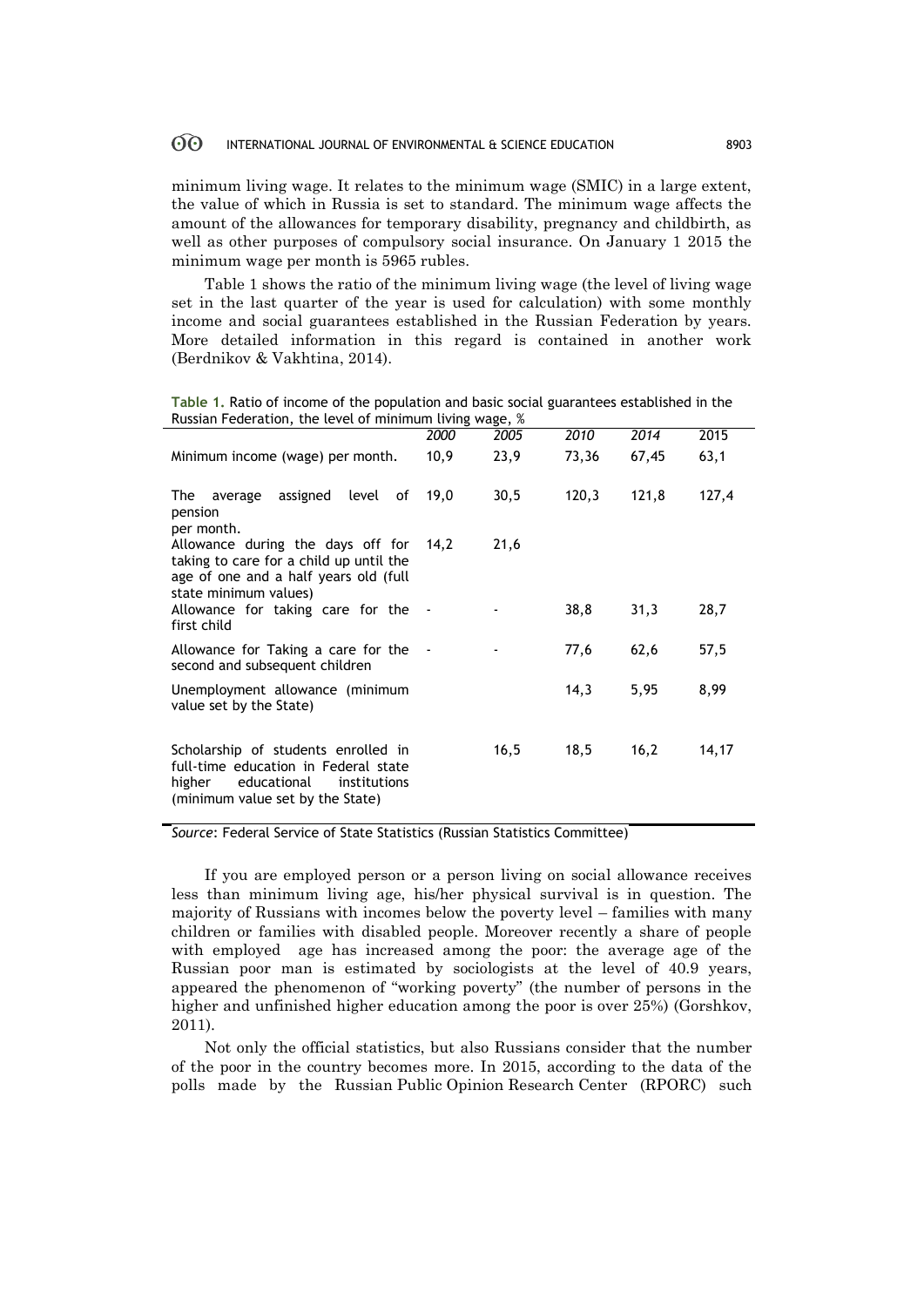people were 82% while due to the data of 1990 the affirmative answer was given only by 69% of respondents (Rich and poor, 2015).

On other side of the Russian social ladder – are the superrich whose cumulative capital despite the crisis phenomena in economy goes on growing. By the number of billionaires in 2014 Russia conceded the third place to India after the USA and China. In the research of the Boston Consulting Group (BCG) "Riding a Wave of Growth: Global Wealth 2014" Russia remains in the leaders (the fifth place in the world) among the number the superrich households with financial assets more than 100 million dollars and more (thus their share makes only 0,4% of total number of the Russian households).

Owing to the above-named distinctions stratification of the population according to the income in Russia is very great, Jeanie's coefficient is in range of 40-42 many years. The inequality assessment on property gives higher stratification. In the report of "Global Wealth Databook" Credit Suisse for 2013 the property inequality in Russia is estimated as one of the highest in the world. And though the Russian scientists find in a technique defects because of the underestimated real estate assessment on balance of the Russian households, nevertheless the range of distinctions remains very big. Earlier report of Credit Suisse (for 2012) contains data that in Russia at 5% of inhabitants 82,5% of all richness of the country, and at 1% - 70,9% that brings the country to the first place among the considered 29 economies are concentrated.

 The novelty of approaches to the researched problem represents the idea that economic factors of the Russian inequality are considered in the article through the historical retrospective, since the period of mass voucher privatization as the result of a conscious activity of the government and Central bank. The article shows that the possession of raw material resources and rentseeking behavior of key market players definitely influence the formation of the principles and mechanisms of modern macroeconomic policy in Russia. Taking into account the ideas of Russians about justice and an inequality the reasons of illegitimacy of the large private capitals which arose during transition to the market stage are opened in the article.

## **Discussions**

The conditions and the mechanism of mass voucher privatization in the 90 ies of XX century were the main factors that contributed to the inequality in Russia. Perhaps there is no country in the world where almost one hundred percent privatization of state property did not pass so swiftly and politically biased without no pre-built public-oriented strategy. For the period from the beginning of the 90s to 2003 the share of state and municipal ownership was declined to 10%, and public-private share was 13%. The privatization process took place without proper legal regulation, a violation of the current rules and contrary to representations of people about the legitimacy of ownership and wealth.

Russian economist S.Y. Glazyev (2007), and also the first editor of Russian Forbes, a descendant of the first Russian emigration P. Khlebnikov (2001), who paid for these revelations of your own life, wrote most frankly about many of the abuses. Evaluating the mechanisms of privatization we can say that the foundations of Russian economic inequality were laid in this period. In our opinion it contributed to a number of reasons.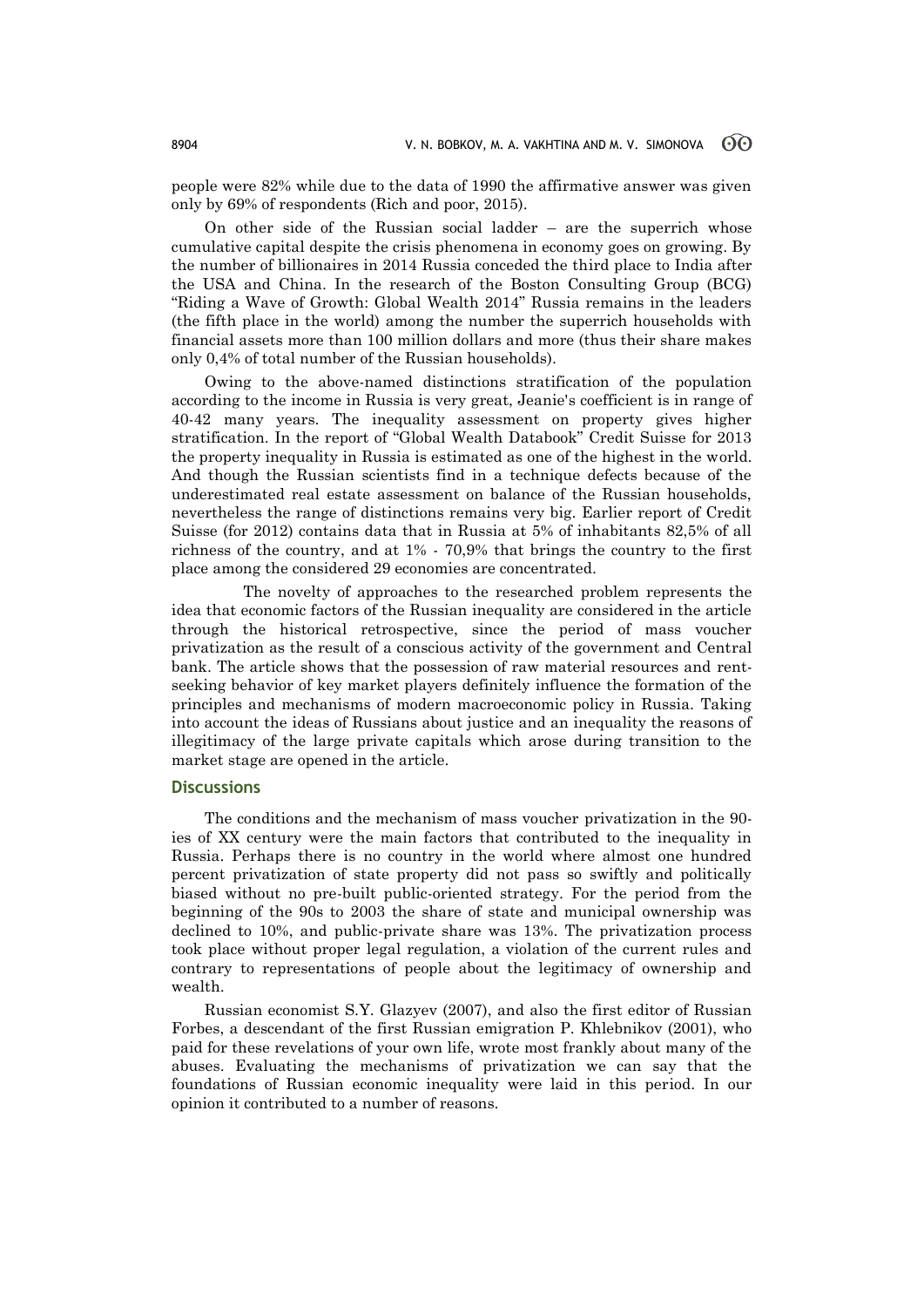The first reason was related to the insufficient awareness of employees about the aims and methods of privatization. The methods of transfer of ownership was multivariate and poorly understood for most workers.

The second reason – was the use in the process of privatization of administrative resources as there were no established mechanisms of democratic participation in governance in the country.

The third reason was the impairment of the labor savings and incomes of the majority of Russians that was triggered by the price liberalization in the conditions of monopoly and the dismantling of state regulation. The rise in consumer prices outstripped the growth of current incomes (wages and social payments), which were not indexed in that period (Vaisburd et al., 2016).

The fourth reason was due to the fact that the payment for transferred in private hands assets were undervalued compared to their real value several hundred times. In addition, in a period of rapid reforms have opened opportunities for direct abuse.

Being nameless the privatization cheques (vouchers) were sold among the needy people and it became the object of speculation and enrichment of intermediaries and voucher investment funds. Such methods of privatization, as the sale of businesses on investment, commercial competition or at auction, was accompanied by numerous violations of formally established rules.

Finely it was driven a destructive mechanism for the redistribution of wealth that benefits the organizers and conductors of privatization in the face of managers, mediators, representatives of power structures who concentrated in their hands surplus wealth, while the majority of the population (employed and unemployed), as well as the state lost their stable income and property.

For the period from 1993 to 2003 the annual share of privatization revenues in the budgets was only a few percentage points of the constituent entities of the Russian Federation. With the huge profits extracted by the financial speculators through the re-growth of stock prices undervalued privatized enterprises resource industries and natural monopolies.

In that period the share of wages together with social benefits in the income of the population decreased from 74% in 1990 to 43.4% by the end of 1996, while income from entrepreneurial activity rose to 38.7% (Glazyev, 2007). The main source of windfall profits minority in terms of reduction of production volumes were the savings and wages of the rest of the population, as well as rental incomes from the sale of natural resources. And most importantly – that was a direct result of conscious actions of the Russian government and the Central Bank. W. Andreff (2004) and J. Stiglitz (2004) wrote about spontaneity and redistributive mechanisms of privatization.

Economists typically paid less attention to the informal side of privatization, which was associated with people thoughts about the legitimacy of property and wealth, whereas such factor plays an important role in the functioning of the newly arisen market institutions. The real purpose and methods of the Russian privatization caused growing discontent and mistrust of the population on the one hand to new owners and on the other – to the state. In such circumstances, the legitimacy of newfound wealth and property based on the fair ways of accumulation, could not be considered.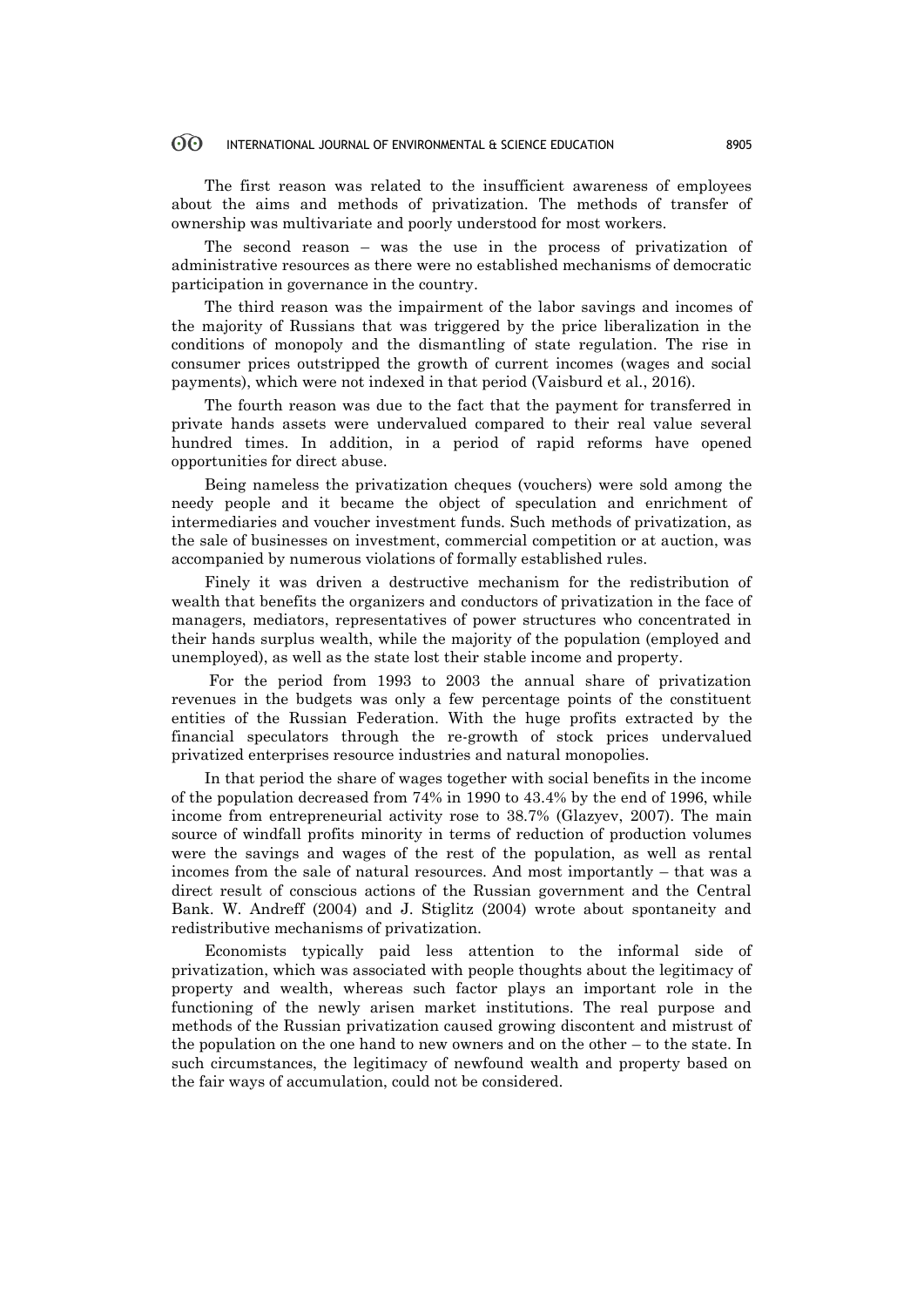Respect to new large private owners was not entrenched in public view as it was in the period of the reformation in the West, as the wealth of the "new Russian" was not the result of honest labor, entrepreneurial skills or innovative risk.

The most Russians considered and keep on considering the privatization results unfair and antinational, expressing negative attitude to those who managed to grow rich. That is, the respect for new large private owners as it was during reformation in the West as the wealth of "new Russians" didn't turn out to be consequence of honest work, enterprise abilities or innovative risk wasn't enshrined in public opinion. It is possible to judge the attitude of the Russians towards millionaires according to polls, in particular, of "Levada Center". The answers to a question of the attitude of respondents towards the people who are legally receiving millions are presented in Table 2.

*I have nothing against Positively, if the money earned honestly No answer Against, because such money couldn't be earned by honest way* Against such money, even if they earned honestly November 1989 9 34 3 45 9 September 1996 18 34 8 33 7 January 2008 | 13 30 3 48 6 June 2015 11 30 4 47 8

**Table 2.** How do you feel about the fact that in our country there are people who are legally receiving millions

*Source:* Poll of Levada Center, 1600 respondents (Inequality and income, 2015).

In the minds of Russians the priority of "fair inequality" has deep roots, which originated under the influence of objective circumstances in prerevolutionary Russia. Any inequality in the views of people associated with merits to the state and place in the pecking order. Access to resources the main mass of the peasant population of Russia was due to the priority of community (collective) ownership over the property yard, which, in turn, was the priority of private property of the householder. Communal landholding was closely associated with the labor principle since it provided a real implementation of the labor right of each peasant family and thus right on physical survival. Labour principle in relation to the earth meant that the earth was literally could not be the property since no one created it. The same attitude was to the layers of the earth: forest, coal, oil, and other minerals. Read more about this in another book.

Supported by the predatory action for the appropriation of state property in the period of privatization the above informal notions of "fair inequality" determined the negative attitude of Russians to contemporary inequality. According to surveys by the Russian Public Opinion Research Center (RPORC) the distribution of income in society (as a quarter of a century ago) most people consider unfair - 77%. Even among respondents with high incomes there are 69%, youth - 73%. The main reason for the significant "injustice" is considered to be unreasonably high incomes of some people (40%). If in 1990 69% of Russians thought that there were many poor people in the country now there are already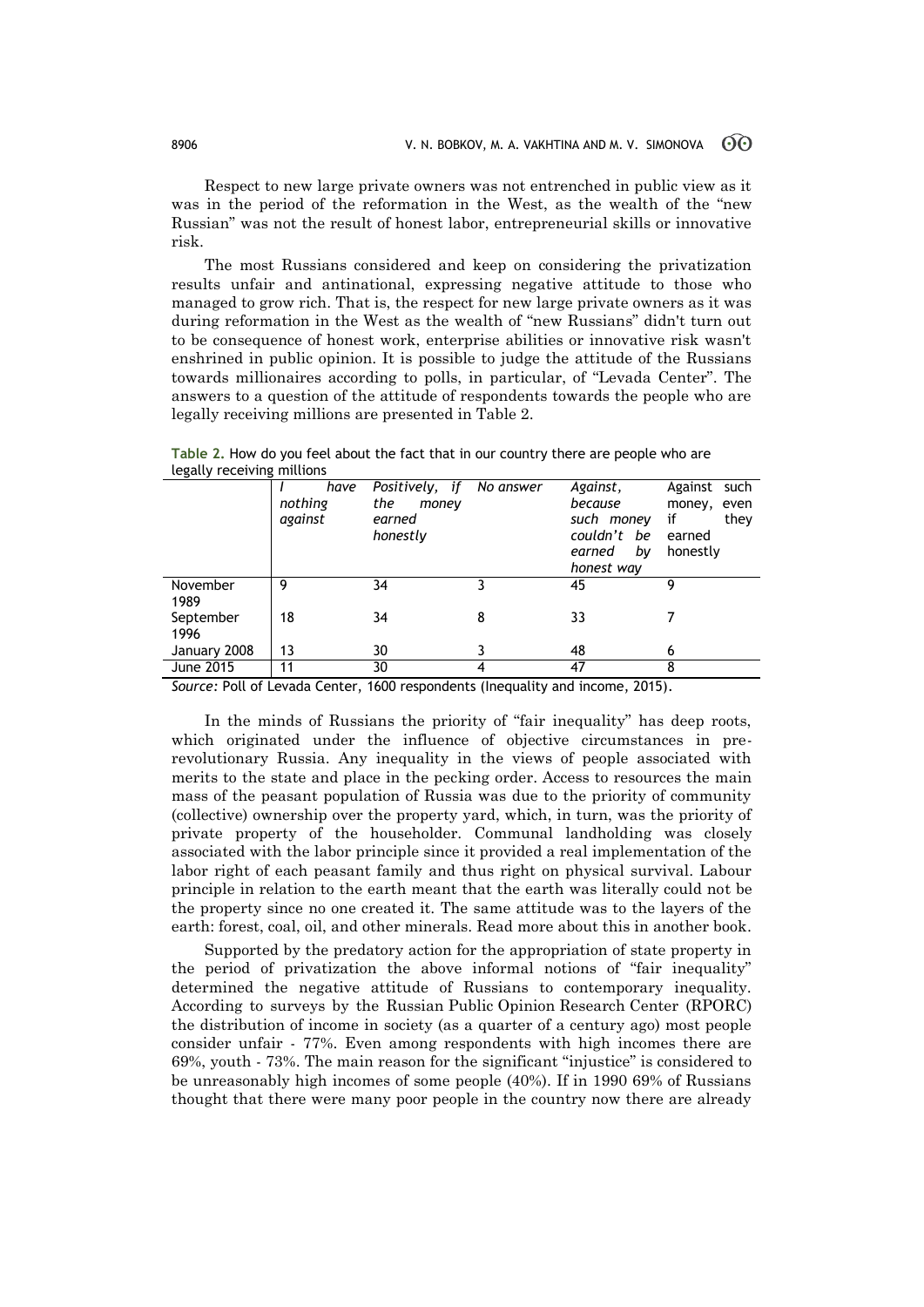82%. 90% believe that the government should guarantee everyone an income not lower than the subsistence level (Rich and Poor, 2015). If in 1989 64% of respondents believed that the state should minimize intervention in the distribution of income now there are only 27% (Distribution of Income in Society, 2015).

J. Stiglitz (2015) in his book "The Price of Inequality: How Today's Divided Society Endangers Our Future" gives a particularly significant role for rentseeking in increasing the level of inequality in the USA and suggests that the forms of rent-seeking behavior in oil-producing countries are not so diverse. We can agree with that. In Russia the most important source of rents is the possession of natural resources, which inherently must be owned by the state, but in the process of privatization a large part of the mining industry were passed into private ownership. Such kind of property distribution impressed on the mechanisms of rent-seeking in Russia. In the USA (including Europe mostly), where the government regulation of markets has come a long way of development maintained a certain level of competition and openness in society, rento-seeking takes more varied and masked forms. According to Russian and foreign researchers "the privileges birth to rent" (North, Wallis & Vinegast, 2012). In this case we don't talk about the rent used for public interests (Ngo, 2008).

In modern Russian practice the transfers and subsidies (allowances) of the government, a weak corporate and competition law, pre-emptive rights granted to individual corporations or banks, are also used, but they are less veiled, that is compensated by a low awareness of the population. This resource rent is the definite. Currently 2/3 of all Russian exports are: oil, petroleum products and natural gas connected with the prices for oil. Rental income from the possession of raw material resources dictates game rules and form the infrastructure "on its own" (Larsen, 2006). The part of monopoly rents are transformed in administrative (rent), which acts as a "support resource" (Tullock, 2011). In its turn it forms a strong tendency to expand the public sector, which distinguishes not only Russia, but other countries with rich in natural resources. And the gradual transformation of the oil market in the segment of global financial market further reinforce this trend. Thus the support on a raw rent puts the Russian society at big risks of an inequality. This conclusion especially visually was confirmed in 2015. Falling of the world prices for raw materials pushes the exporters movable by desire to keep dollar profits, to play on decline in the rate of national currency as they incur considerable part of expenses in rubles. Classical formula of the exports growth in case of the ruble weakening in the terms of the Russian economy does not work, but the inflation increases, production shrinks, employment rate reduces and, consequently, an excessive inequality which is already familiar to Russia increases and an number of the poor increases as well.

The factor influencing the growth of the inequality is weak redistributive mechanisms, including a flat income tax rate, regressive social security contributions and low property taxes. A progressive tax rate for individuals was used until 2001 in Russia with a range from 12 to 35%, with 95% of the population who paid by the minimum rate. There has been a subsequent transition to a flat scale with the rate of 13%.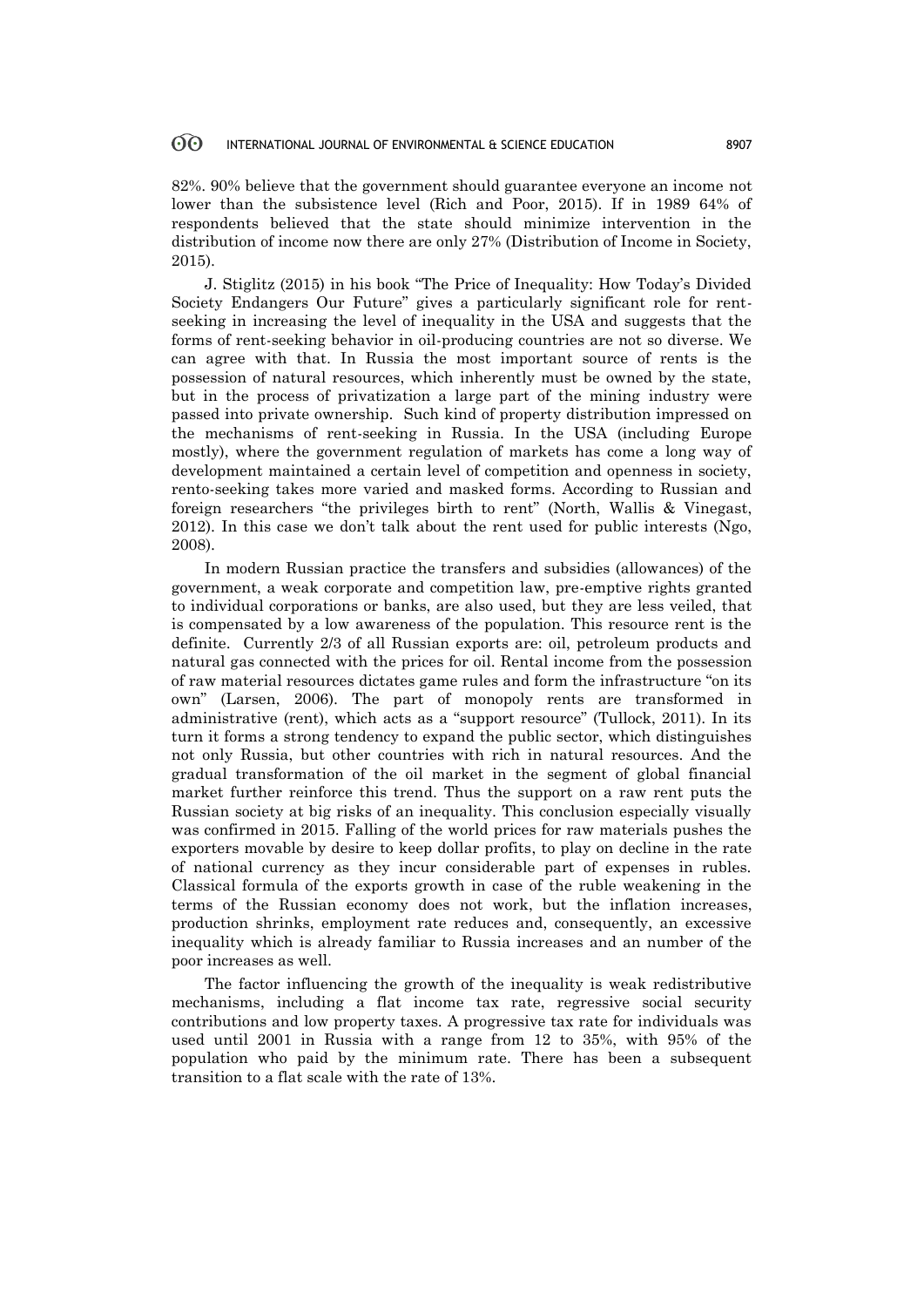The arguments of supporters of transition on the adverse effects of progressive rates on income tax revenues in the budget are widely known but not sufficiently convincing. Russian scientific literature substantiates the conclusion that the transition to the flat scale of the taxation of individuals did not lead to the expected results of definiitely income, but intensified social contradictions in the society (Economic Subjects of Post-Soviet Russiа…, 2010). Meanwhile the experience of the European countries (where income disparities are significantly lower than in Russia) shows that progressive taxation has more pros than cons. Despite the fact that Russian public opinion supports the idea of alleviating the tax burden of people with smaller incomes at the expense of the wealthiest, all attempts to amend the legislation are still inconclusive. The bill on progressive taxation of individuals (in the State Duma of the Russian Federation since 2010) proposed a range of rates and the maximum income is lower than in many other countries, however it still is not supported by the government. The bill, in particular, it is proposed to retain a 13 percent tax rate at the income level of not more than 5 million rubles per year, if income exceeds 5 million per year - 18%, more than 50 million rubles – 23%, in the case of excess of the annual income of 500 million rubles, it is proposed to set a maximum rate of 28%. As can be seen, proposed in the bill rates are not too high, especially because the number of Russians whose employment income in a year exceeds 5 million rubles, is not more than 0.2% of persons employed in the economy. The structure of personal income tax which is active in the country increases the burden on low-income segments of the population. According to the calculations of the Independent Institute of Social Policy, because of aggression of social security contributions the effective tax rate (income tax and social contributions in disposable income) of households of the 1st decile (the richest 10% of the group) amounted in 2010 to 10.6%, and for the households in the 9th and 10th deciles (the poorest) respectively to 14.7 and 16.4%.

The excessive inequalities fuelled by rental income, reduce an economic efficiency and impede equal opportunities for all that is the key principle of social justice. First of all, it limits the people's access to education and health care. The government project "Main directions of budget policy for 2016 and the planning period of 2017 and 2018" contains suggestions on "optimization of budget expenditures", among which - decrease in funding for health and education, while these sectors and the already under-funded. In particular, is recommended by the world health organization (who) health expenditure at 7% of GDP in the Russian Federation on health care is spent in the last two years, less than 3% of GDP.

Anticrisis government measures in 2015, as in 2008-2009, are largely aimed at strengthening the financial sector: decisions about the funding of 1 trillion RUB. (for comparison, in 2008-2009 - approximately 1.4 trillion RUB.). On the support of the real sector of the economy in the context of the recent crisis it is planned to allocate 600 billion RUB (300 million RUB were contributed to Vnesheconombank from the national welfare Fund; 200-230 billion RUB state guarantees on the loans, 50 billion RUB to support agriculture). Five years ago the total cost of the business amounted \$ 1.1 trillion RUB. If to take into the account that the global financial crisis largely was provoked by excessively risky policy of the banks (including Russian), their supports with the state money can be considered as hidden subsidies in unfair business. Due to the current adverse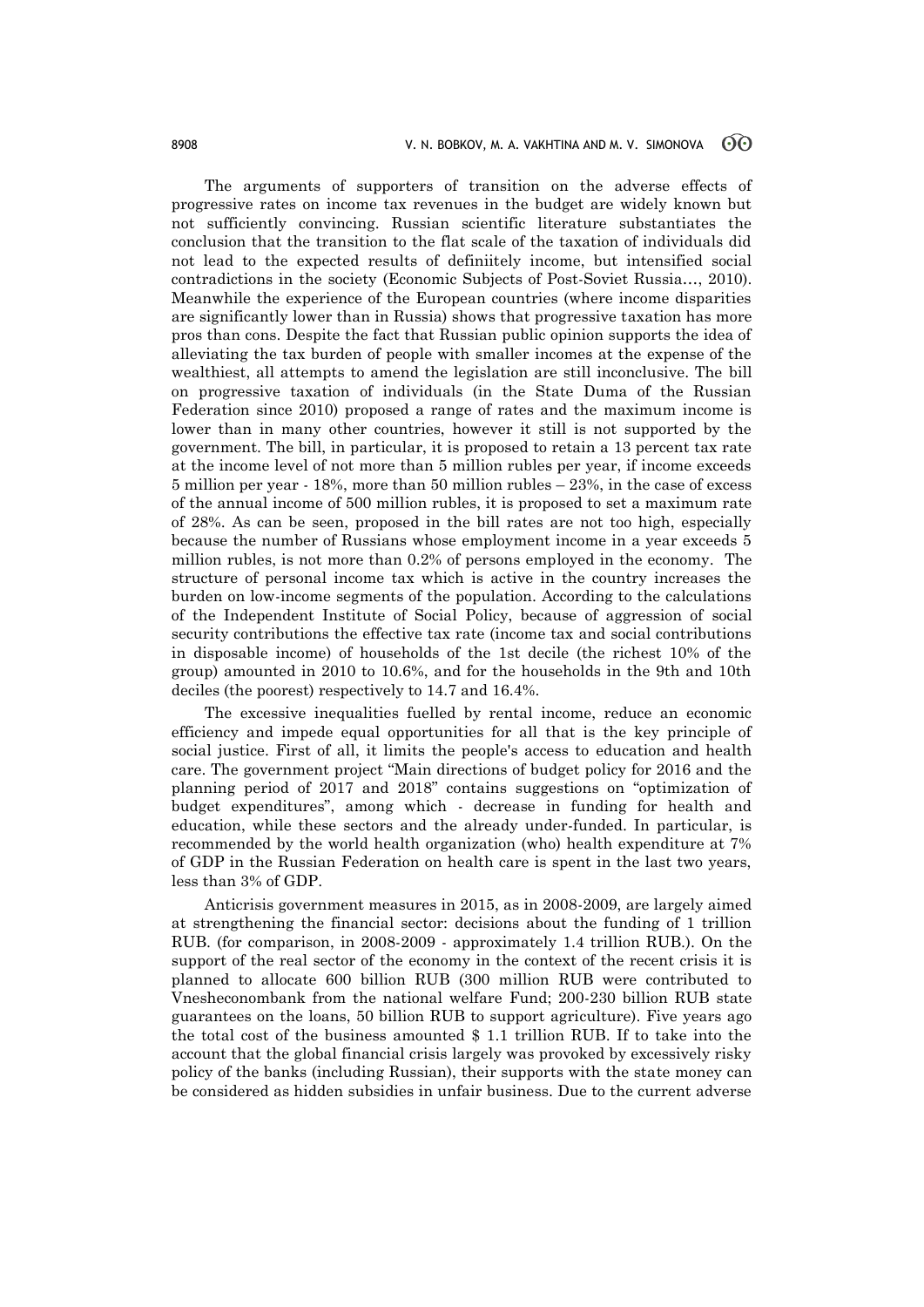circumstances associated with the oil prices, sanctions, funds intended to support social programs should be cut.

While the financial resources for knocking over of poverty in the country were in excess, the inequality wasn't considered by the government as a pressing problem, and the problems of the poor were resolved at the expense of petrodollars. Today the state is obliged to show consideration for a problem of an inequality and restriction of opportunities which directly influences welfare and efficiency of economy in the terms of the next round of financial crisis, falling of oil prices, deterioration of a foreign trade turnover. Growth rates of the Russian economy, as we know, are being slowed down: following the results of 2015 the GDP in Russia reduced to 3,8%. The investments into fixed capital showed negative result. In 2015 according to the specified forecast of the Ministry of Economic Development of investment were reduced by more than 13%, thus in the majority of sectors the stagnation was observed. The growth was provided mostly with the defensive production, space branch, aircraft, courts and gas turbines. Only the fair economy based on growth of the human capital can show good results.

Thus, economic factors which created initial social stratification in the Russian society during transition to the market relations, were changed, but continue to work. In special degree it is promoted by the regressive taxation of the income of individuals and rento-seeking institutes of the Russian market, mostly, founded on a natural rent. The formal Russian institutes focused on such policy face an informal rejection of an excess inequality and the unfair superincome in society.

# **Acknowledgments**

The research is implemented with financial support of Russian Humanitarian Scientific Fund (project №16-02-00533). Project "Middle Classis in Russia: Theoretic Basis of Detection, Social Standarts of Identification, Measure and Increase of Quantity".

### **Disclosure statement**

No potential conflict of interest was reported by the authors.

### **Notes on contributors**

**Vyacheslav N. Bobkov** is Doctor of Economics, Professor, Honoured Science Worker of the Russian Federation, Director General of the All-Russia Centre of Living Standard; Chief Research Worker of Plekhanov Russian University of Economics, Moscow, Russia.

**Margarita A. Vakhtina** is Vice-Rector, Doctor of Economics, Associate Professor of Volga region state university of service, Samara, Russia.

**Marina V. Simonova** is Doctor of Economic Sciences, Associate Professor of Samara State University of Economics, Samara, Russia.

### **References**

Abalkin, L.I. (2005). *A Vision of tomorrow.* Moscow: Institute of Economics Russian Academy of Sciences, 126 p.

Andreff, W. (2004). Who lost Russia? *Ekovest, 4*, 7-33.